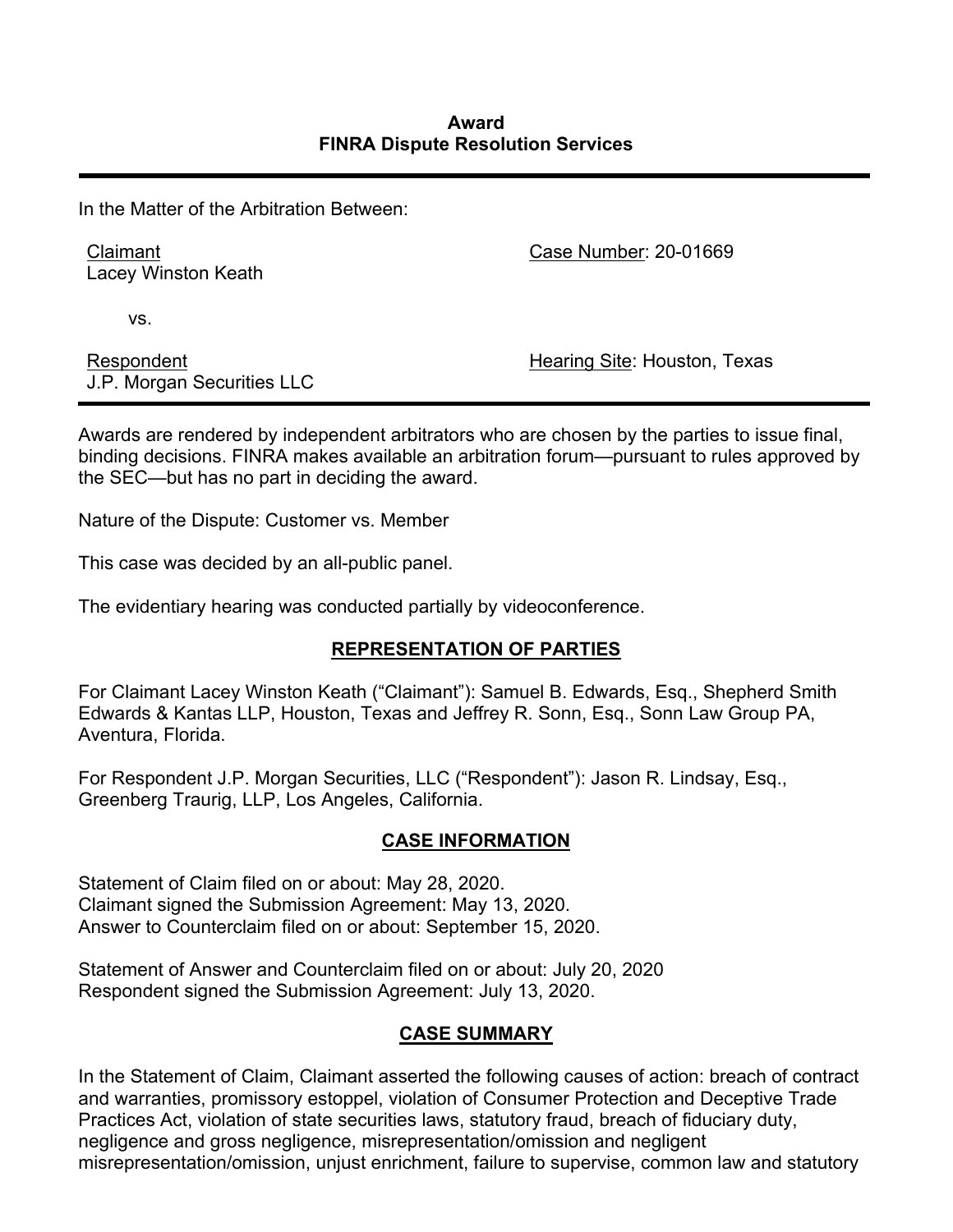FINRA Dispute Resolution Services Arbitration No. 20-01669 Award Page 2 of 5

claims, and vicarious and control person liability. The causes of action related to Claimant's allegation that, without receiving her authorization, Respondent traded unsuitable securities in her account, including high-risk equities and "junk bonds" and used leverage to facilitate the trades, including foreign currency positions that increased the risk in Claimant's account.

Unless specifically admitted in the Statement of Answer and Counterclaim, Respondent denied the allegations made in the Statement of Claim and asserted various affirmative defenses, as well as the following cause of action: contractual indemnity. The cause of action related to Respondent's allegation that Claimant agreed to indemnify Respondent under the terms of the Customer Agreement and the terms of the Durable Power of Attorney for Financial Management.

Unless specifically admitted in the Answer to Counterclaim, Claimant denied the allegations made in the Counterclaim and asserted defenses.

# **RELIEF REQUESTED**

In the Statement of Claim, Claimant requested an award in excess of \$5,000,000.00, including all direct and/or consequential damages and statutory and/or punitive damages, plus interest and costs as provided by statute as follows:

- A. All sums lost in his account on any or all transactions made or not made; plus, additionally or alternatively,
- B. All lost opportunities incurred as a result of acts and/or omissions; plus, additionally or alternatively,
- C. Rescission of any or all transactions as sought; plus, additionally or alternatively,
- D. Statutory damages as provided by applicable law; plus, additionally or alternatively,
- E. Punitive damages in an amount that the Panel shall deem appropriate; plus,
- F. Pre-award and pre-judgment interest on all sums invested from the date deposited until the date of the award and/or judgment and until such sums are paid, all at the highest rate allowed by law; plus, additionally or alternatively,
- G. All costs of these proceedings and for recovery of damages incurred, including legal fees, including while on appeal, if any, and for collection; plus, additionally or alternatively,
- H. Any and all other relief available to Claimant, in law or equity or otherwise, which may be granted to him by this Panel.

In the Statement of Answer and Counterclaim, Respondent requested that this action be dismissed and that the Panel direct that all FINRA forum fees be borne by Claimant, indemnification for all current and future losses resulting from this arbitration, including but not limited to all reasonable costs, fees (such as attorneys' fees), expenses, liabilities, and any damages incurred. Respondent also requested that any damages, fees, costs, or interest awarded to Claimant be set off against any damages, fees, costs, or interest awarded.

In the Answer to Counterclaim, Claimant requested that the Panel deny the Counterclaim in its entirety, assess all costs of the defense of the Counterclaim against Respondent, and grant any and all other relief to which the Panel concludes she is entitled.

At the hearing, Claimant requested compensatory damages in the amount of \$11,566,405.00, expenses in the amount of \$75,843.30, and attorneys' fees based on a contingency fee of 30% of the net recovery.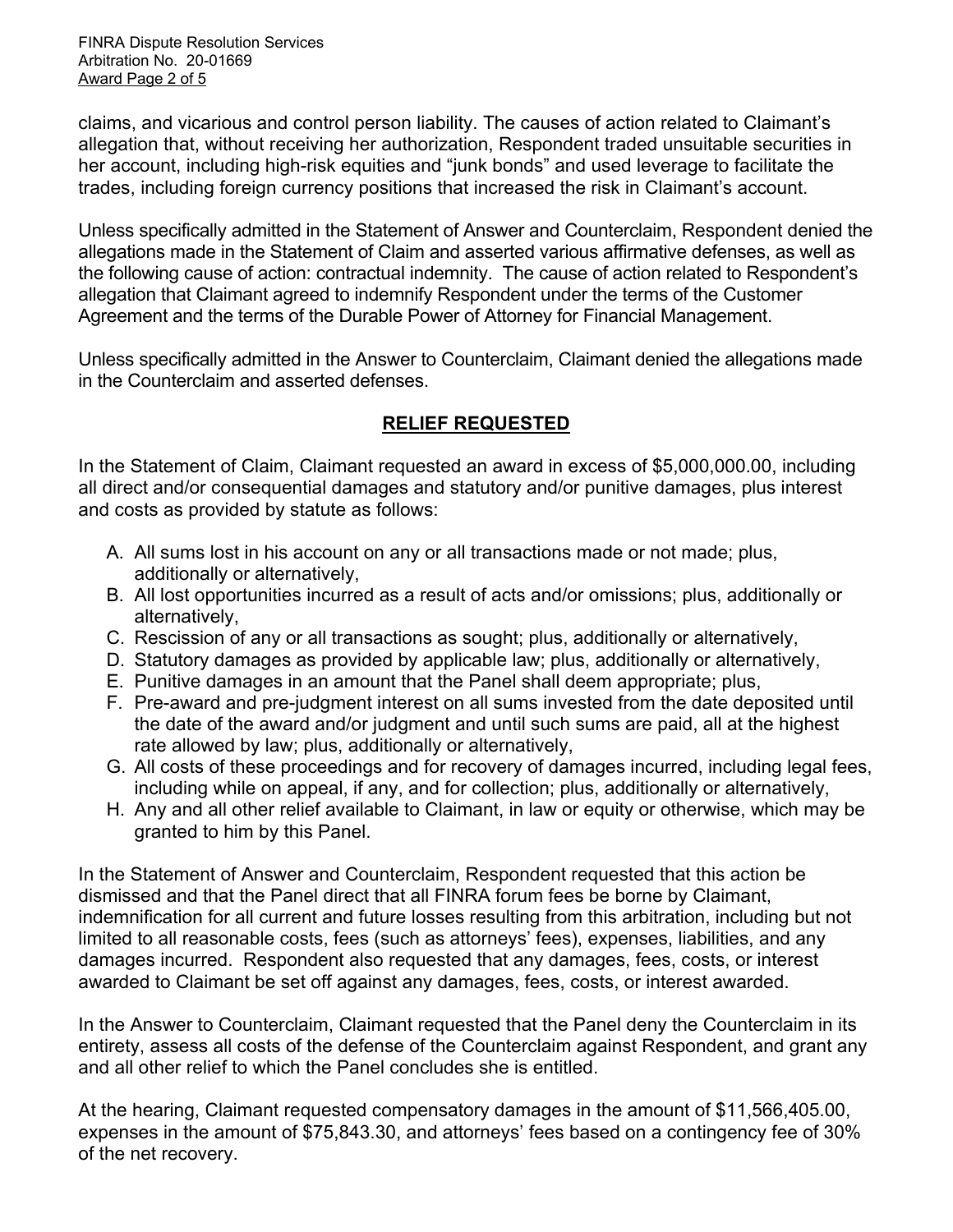FINRA Dispute Resolution Services Arbitration No. 20-01669 Award Page 3 of 5

At the hearing, Respondent withdrew its counterclaim for attorneys' fees.

## **OTHER ISSUES CONSIDERED AND DECIDED**

The Arbitrators acknowledge that they have each read the pleadings and other materials filed by the parties.

The Award in this matter may be executed in counterpart copies.

## **AWARD**

After considering the pleadings, the testimony and evidence presented at the hearing, and any post-hearing submissions, the Panel has decided in full and final resolution of the issues submitted for determination as follows:

- 1. Respondent is liable for and shall pay to Claimant the sum of \$4,000,000.00 in compensatory damages.
- 2. Respondent's Counterclaim is denied.
- 3. Any and all claims for relief not specifically addressed herein, including any requests for punitive damages, treble damages, and attorneys' fees, are denied.

## **FEES**

Pursuant to the Code of Arbitration Procedure, the following fees are assessed:

#### **Filing Fees**

FINRA Dispute Resolution Services assessed a filing fee\* for each claim:

| Initial Claim Filing Fee       | $=$ \$ 2,250.00 |
|--------------------------------|-----------------|
| <b>Counterclaim Filing Fee</b> | $=$ \$ 1,700.00 |

*\*The filing fee is made up of a non-refundable and a refundable portion.*

#### **Member Fees**

Member fees are assessed to each member firm that is a party in these proceedings or to the member firm(s) that employed the associated person(s) at the time of the event(s) giving rise to the dispute. Accordingly, as a party, Respondent is assessed the following:

| Member Surcharge   | $= $ 3,600.00$  |
|--------------------|-----------------|
| Member Process Fee | $=$ \$ 6,800.00 |

## **Hearing Session Fees and Assessments**

The Panel has assessed hearing session fees for each session conducted. A session is any meeting between the parties and the Arbitrator(s), including a pre-hearing conference with the Arbitrator(s), which lasts four (4) hours or less. Fees associated with these proceedings are: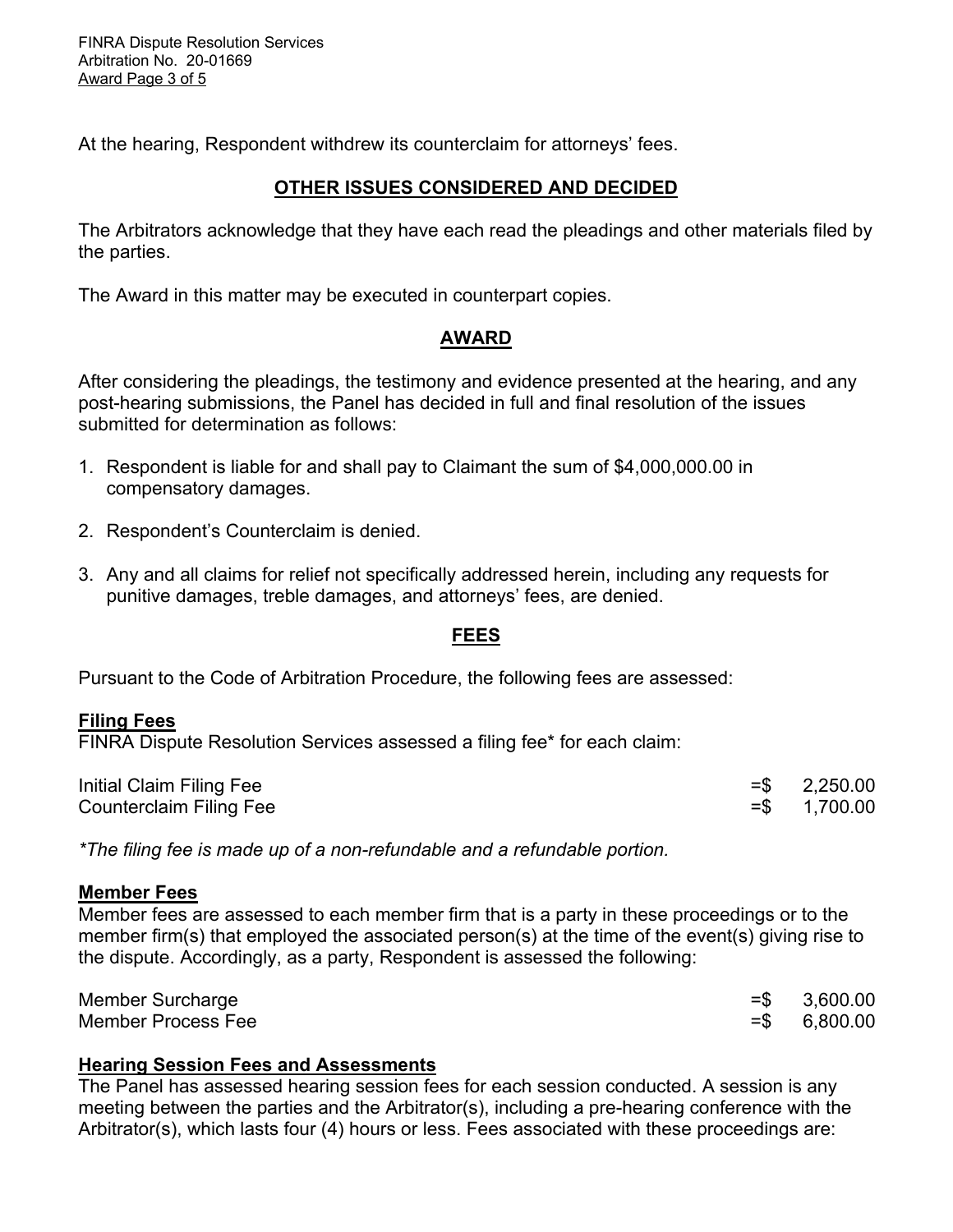FINRA Dispute Resolution Services Arbitration No. 20-01669 Award Page 4 of 5

| Pre-Hearing Conferences: January 7, 2021    | Three (3) pre-hearing sessions with a single Arbitrator $\omega$ \$450.00/session<br>September 20, 2021<br>October 1, 2021 | 1 session<br>1 session<br>1 session | $=$ $\frac{2}{3}$ | 1,350.00  |
|---------------------------------------------|----------------------------------------------------------------------------------------------------------------------------|-------------------------------------|-------------------|-----------|
|                                             |                                                                                                                            |                                     | $=$ \$            | 3,000.00  |
|                                             | Two (2) pre-hearing sessions with the Panel $@$ \$1,500.00/session                                                         |                                     |                   |           |
| Pre-Hearing Conferences: September 29, 2020 |                                                                                                                            | 1 session                           |                   |           |
|                                             | November 1, 2021                                                                                                           | 1 session                           |                   |           |
|                                             | Seventeen (17) hearing sessions $@$ \$1,500.00/session                                                                     |                                     | $=$ $\frac{1}{2}$ | 25,500.00 |
| Hearings:                                   | November 9, 2021                                                                                                           | 2 sessions                          |                   |           |
|                                             | November 10, 2021                                                                                                          | 2 sessions                          |                   |           |
|                                             | November 11, 2021                                                                                                          | 3 sessions                          |                   |           |
|                                             | November 12, 2021                                                                                                          | 2 sessions                          |                   |           |
|                                             | November 15, 2021                                                                                                          | 2 sessions                          |                   |           |
|                                             | November 16, 2021                                                                                                          | 2 sessions                          |                   |           |
|                                             | November 17, 2021                                                                                                          | 2 sessions                          |                   |           |
|                                             | November 18, 2021                                                                                                          | 2 sessions                          |                   |           |
|                                             |                                                                                                                            |                                     |                   |           |

Total Hearing Session Fees  $= $ 29,850.00$ 

The Panel has assessed \$2,175.00 of the hearing session fees to Claimant.

The Panel has assessed \$27,675.00 of the hearing session fees to Respondent.

All balances are payable to FINRA Dispute Resolution Services and are due upon receipt.